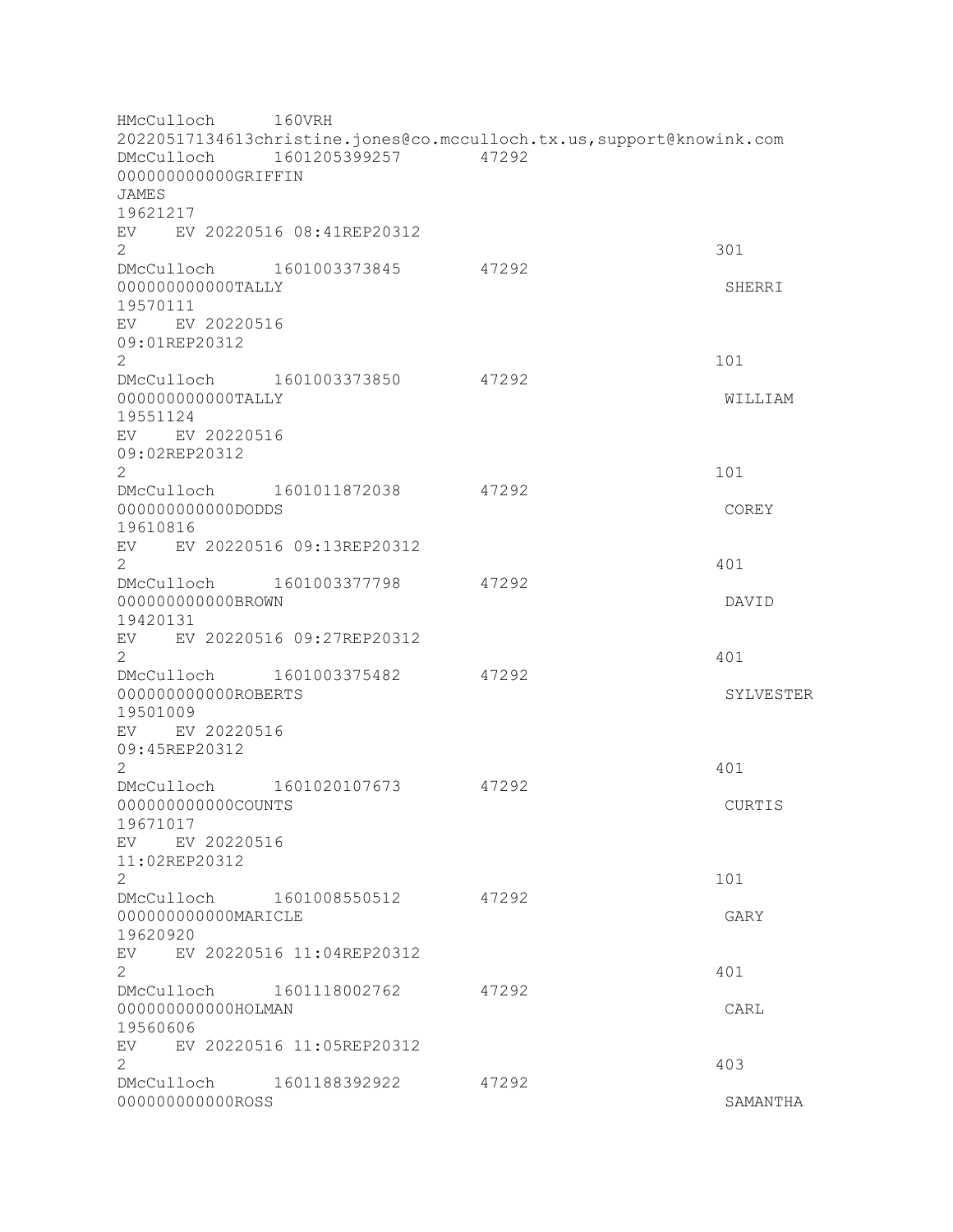19580916 EV EV 20220516 11:47REP20312  $2 \times 402$ DMcCulloch 1601157225539 47292 000000000000LOUND STANLEY 19420319 EV EV 20220516 12:17REP20312 2 401 DMcCulloch 1601023080750 47292 000000000000MCDONALD JOHN 19440603 EV EV 20220516 13:28REP20312  $2 \times 402$ DMcCulloch 1601071248868 47292 000000000000JAMES BRUCE 19470228 EV EV 20220516 13:39REP20312  $2 \t 101$ DMcCulloch 1601003394749 47292 000000000000BRATTON KITTY 19600905 EV EV 20220516 13:56REP20312  $2 \times 402$ DMcCulloch 1601210748962 47292 000000000000BRATTON BRONCO 19960704 EV EV 20220516 13:56REP20312 2 402 DMcCulloch 1601008549021 47292 000000000000MARICLE GARY 19450504 EV EV 20220516 13:57REP20312  $2<sup>2</sup>$ DMcCulloch 1601009380341 47292 000000000000ELLISTON LADONNA 19690423 EV EV 20220516 14:14REP20312  $2 \t 101$ DMcCulloch 1602139391688 47292 000000000000WILLEMS PATRICIA 19550201 EV EV 20220516 15:21REP20312  $2 \times 102$ DMcCulloch 1601165810408 47292 000000000000CRIADO JAVIER 19641022 EV EV 20220516 16:07REP20312  $2 \t 101$